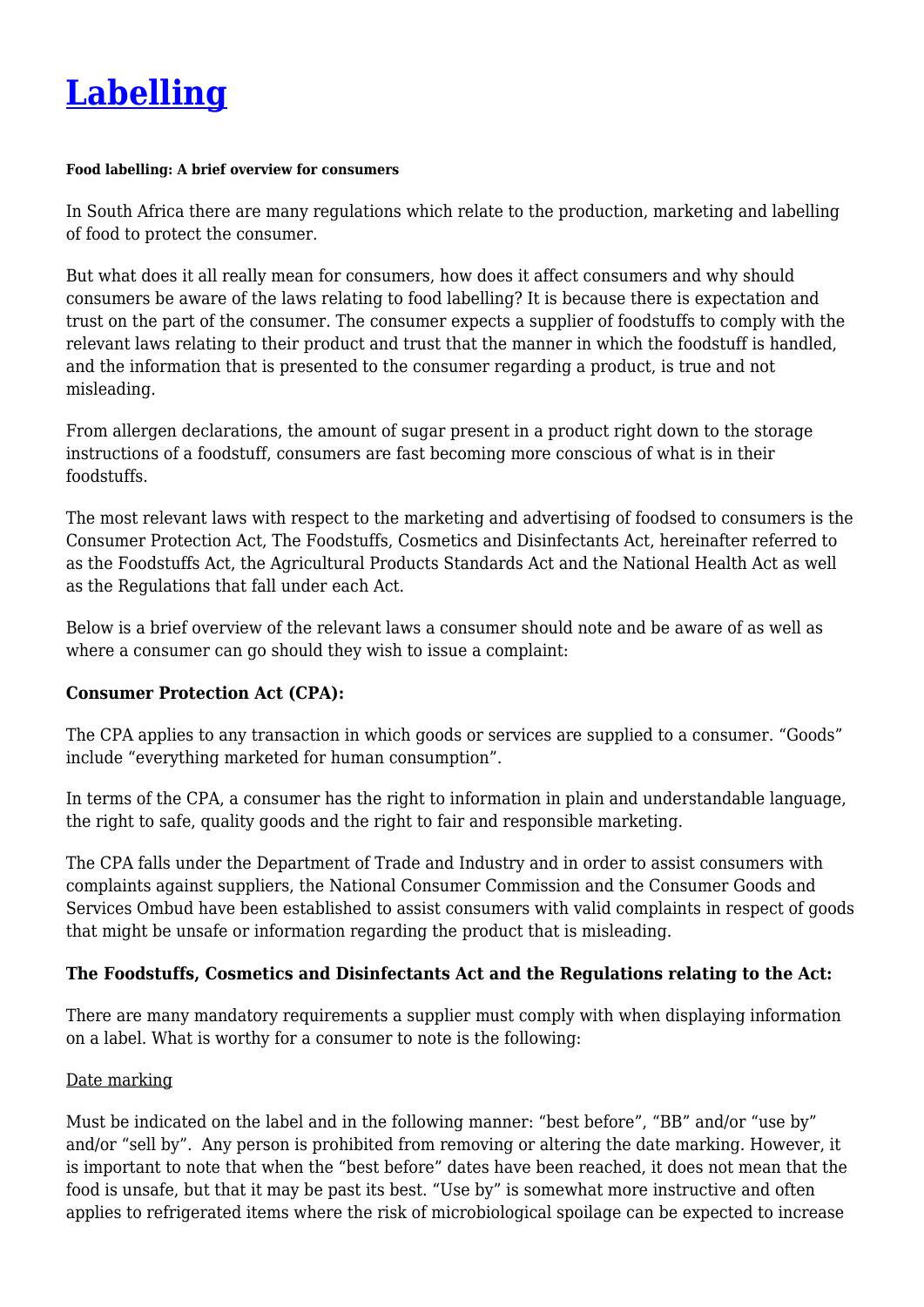after a given date. "Sell by" is a store guideline to ensure that goods still have a reasonable shelf life after sale.

## Nutritional information

If there are claims made on a label, such as "High in fibre" it is mandatory to have a nutritional table on the label. If the nutritional table has been indicated on the label, whether voluntarily by the manufacturer or due to the fact that a claim has been made on the label, the Regulations relating to the Foodstuffs Act (R146) prescribes a very specific format in which the nutritional information must be presented. Amongst other requirements, the nutritional information must be presented in the tabular format, energy content must be declared in "kilojoules" or "kJ", and the amount of each nutrient present in the foodstuff must be expressed per 100 g/ml and per single serving.

Certain foodstuffs, however, are exempt from the requirements regarding labelling, unless of course a claim has been made. Foods such as eggs, fresh unprocessed vegetables, fresh unprocessed fruit, unprocessed fish, ready-to-eat foodstuff prepared and sold on the premises, unpacked or transparently-packed servings of foodstuffs sold as snacks on the premises of preparation, flour confectionary intended to be consumed within 24 hours and ice do not require a nutritional table.

## Statements and claims

It is important for a consumer to note that certain statements and claims are prohibited or only allowed if certain requirements have been complied with. Words such as "fresh", "natural", "pure", "premium", "quality" etc., shall only be permitted if the product complies with criteria stipulated in the Guidelines to regulation R146 (Labelling and Advertising of Foodstuffs). Further nutrient content claims, for example claims such as "low in sodium" are also regulated and therefore as it is so strictly controlled by the Regulations, it is important to understand when such descriptors and claims can be used.

The Foodstuffs Act falls under the Department of Health. Should a consumer feel that a product is unsafe or misleading, they can file a complaint with a municipal environmental health practitioner who will investigate the matter further.

# Allergens:

Common allergens must be declared on a label and the manner in which allergens must be declared is regulated by R146.

# **The Agricultural Product Standards Act (APS Act) and the Regulations that fall under the APS Act:**

The purpose of the APS Act is to provide control over the sale and export of certain agricultural products, control over the sale of certain imported agricultural products; and control over other related products. Products such as fruit, vegetables, grains, poultry, meat and dairy to name a few, are all regulated under the APS Act.

The APS Act falls under the Department of Agriculture, Forestry and Fisheries and the purpose of the Department is to regulate the quality and food safety of certain agricultural products.

## **Conclusion**

Labelling legislation in South Africa is complex and must be looked at as a whole and not each part in isolation. In addition to the multitude of legislations pertaining to food labelling, there is also no